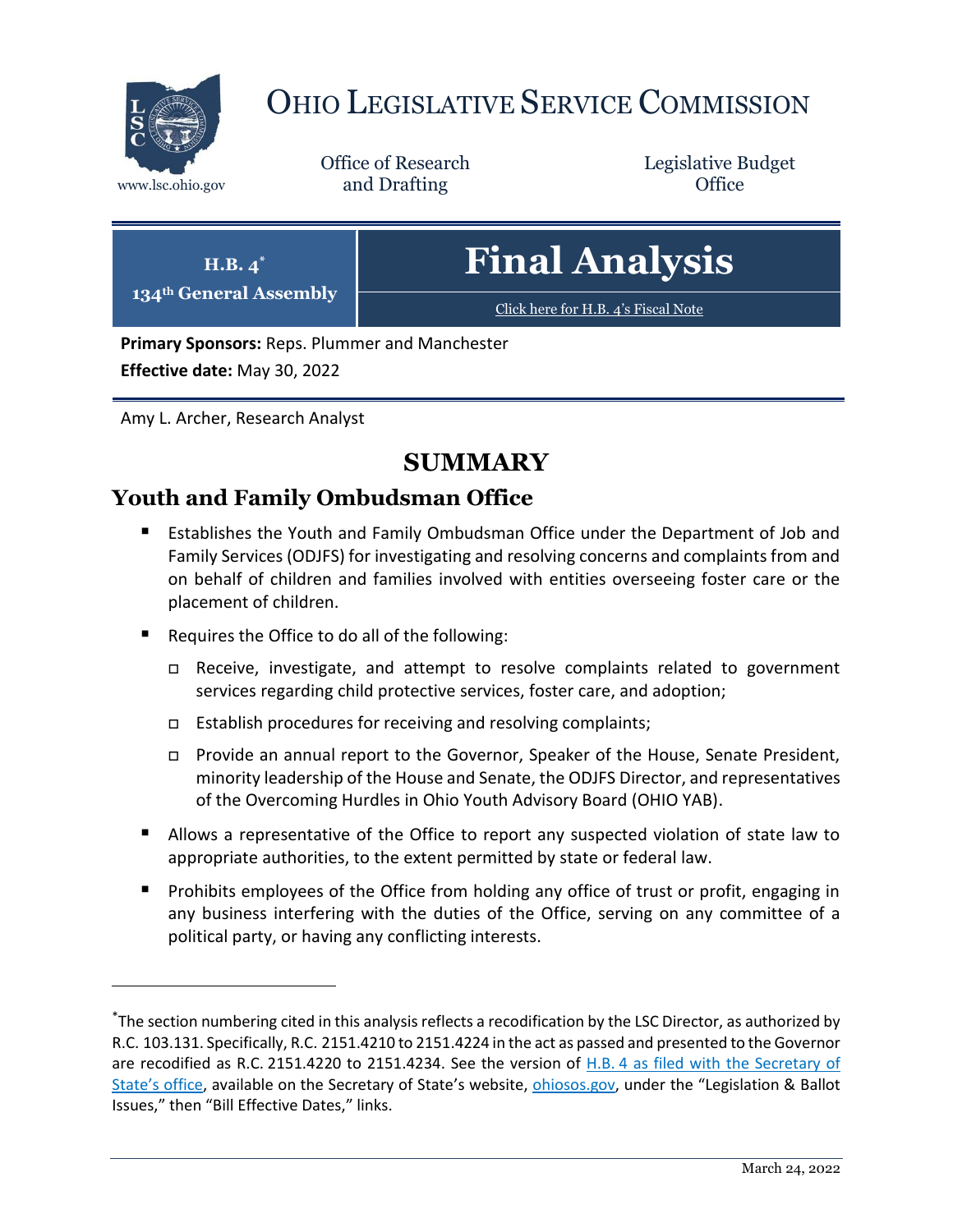- Requires ODJFS to be responsible for all administrative undertakings for the Office, including the provision of offices, equipment, and supplies, as necessary.
- Defines the parameters for Office access to ODJFS records and entities that oversee foster care or the placement of children.
- **Provides that Office records are not public records subject to inspection or copying.**
- Requires OHIO YAB, no later than 60 days after the Office releases its annual report, to provide an evaluation of the report to the Governor and the Office's youth ombudsman.

# **Biennial memorandum of understanding (MOU) review**

- Requires every official who signed an MOU to biennially do the following to the MOU:  $(1)$ review for necessary updates, (2) update, as necessary, (3) sign, (4) submit to the board of county commissioners for approval.
- Requires the board of county commissioners, on receipt of the county's MOU, to review and evaluate if the MOU meets the act's requirements and do either of the following:
	- If the board determines the MOU meets the requirements, adopt a resolution to approve the MOU;
	- If the board determines the MOU does not meet those requirements, notify the responsible public children services agency (PCSA) that the MOU does not meet the requirements and must be reviewed in accordance with MOU review and update requirements.
- Requires the biennial MOU review by MOU officials and the biennial adoption of a resolution by the board of county commissioners to approve the MOU to be completed by December 31, 2024, and by December 31 every even-numbered year thereafter.

## **ODJFS duties**

- Requires ODJFS to biennially audit each PCSA's MOU to ensure compliance with the act's requirements.
- Requires ODJFS to determine that a PCSA is compliant regarding the MOU if the MOU meets all requirements under the law.
- Requires the PCSA, if ODJFS determines that it is not compliant, to develop and submit a compliance assurance plan to ODJFS, no later than 60 days following the determination, that describes the steps the PCSA and other concerned officials will take in order to become compliant.
- Requires ODJFS to create a model MOU to provide guidance to PCSAs and other concerned officials in creating a compliant MOU.
- Requires ODJFS to maintain on its website a current list of counties with MOUs and whether it has determined a county's MOU to be compliant or not compliant.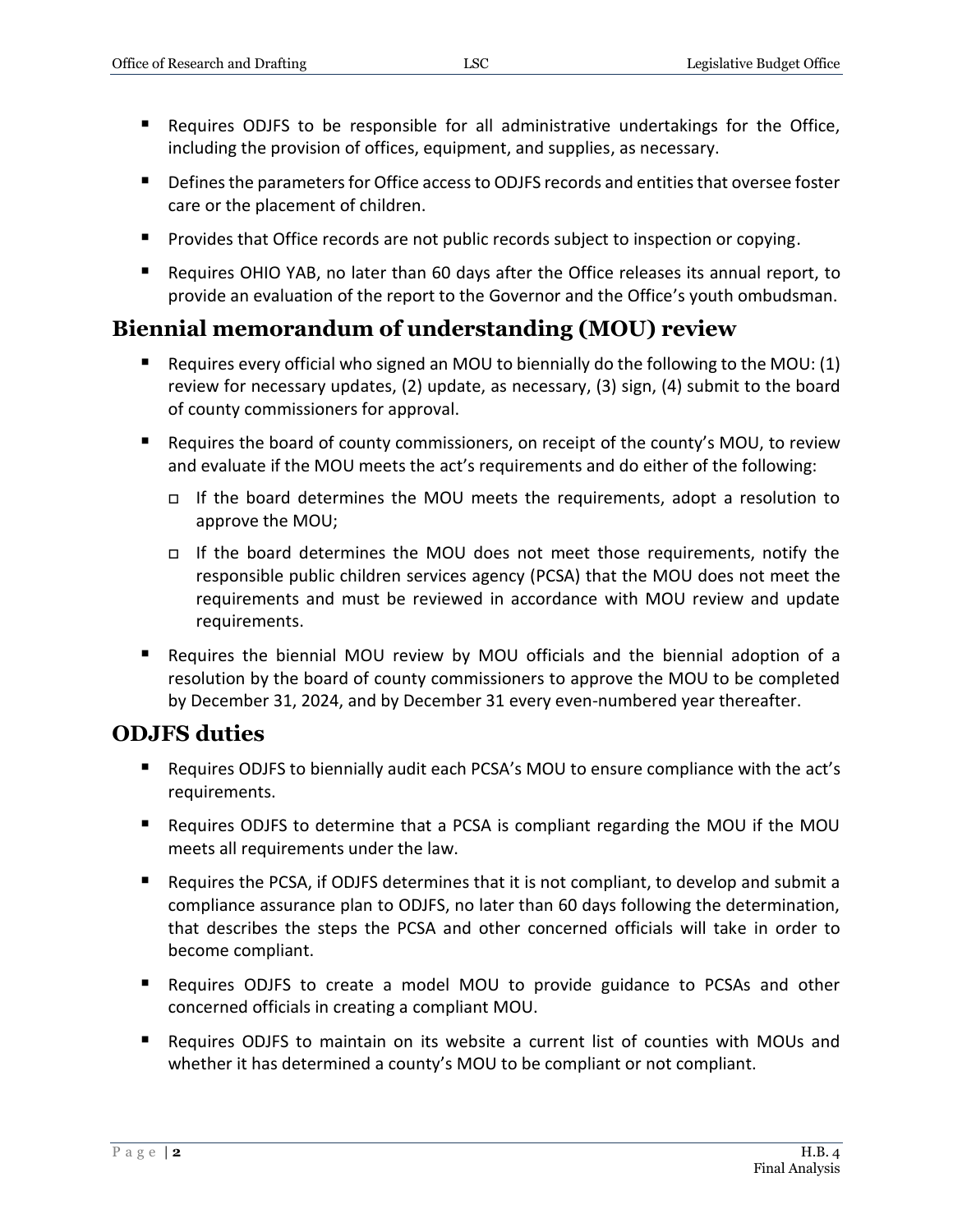# **MOU requirements**

- Requires MOUs to include all of the following after May 30, 2022:
	- A statement that Ohio law requires a PCSA to disclose confidential information discovered during a child abuse or neglect investigation to any federal, state, or local government entity;
	- A description of the following:
		- The type of information that may be discovered during a child abuse or neglect investigation that a law enforcement agency may share with a PCSA;
		- How information is to be shared between a PCSA and a law enforcement agency;
		- $\div$  Information that may be obtained from an investigation that a law enforcement agency and a PCSA is permitted to, or prohibited from, disclosing to the public.
- Requires a county's reviewed, signed, and updated, as applicable, MOU to take effect and supersede any previous MOU upon ODJFS' determination of compliance.
- Requires the county MOU that is in effect to be posted to the county's general website.

# **Recodification**

■ Recodifies the section of law governing the creation of county MOUs.

# **Report referral and notification changes**

- Requires a PCSA that receives a report of child abuse, or a report of child neglect that alleges a type of neglect identified in ODJFS rules adopted under the act, to notify the appropriate law enforcement agency in accordance with the county's MOU requirements on sharing information between a PCSA and law enforcement agency.
- Requires the ODJFS Director to adopt rules by August 29, 2022, to identify the types of neglect of a child that a PCSA must notify law enforcement about.
- Specifies that the requirement that a peace officer must refer a report, upon receipt, to the PCSA must be done in accordance with the county's MOU requirements on sharing information between a PCSA and law enforcement agency.

# **Reporters' right to information**

- Requires, if a mandatory reporter provides the reporter's name and contact information on making the report, the PCSA that received the report to send both of the following written notices to the reporter, via U.S. mail or email, as the reporter prefers:
	- $\Box$  Not later than seven calendar days after receiving the report, a notice providing the status of the PCSA's investigation into the report made, whom the reporter may contact for further information, and a description of the reporter's rights;
	- Not later than seven calendar days after the PCSA closes the investigation into the case reported, a notice that the PCSA has closed the investigation.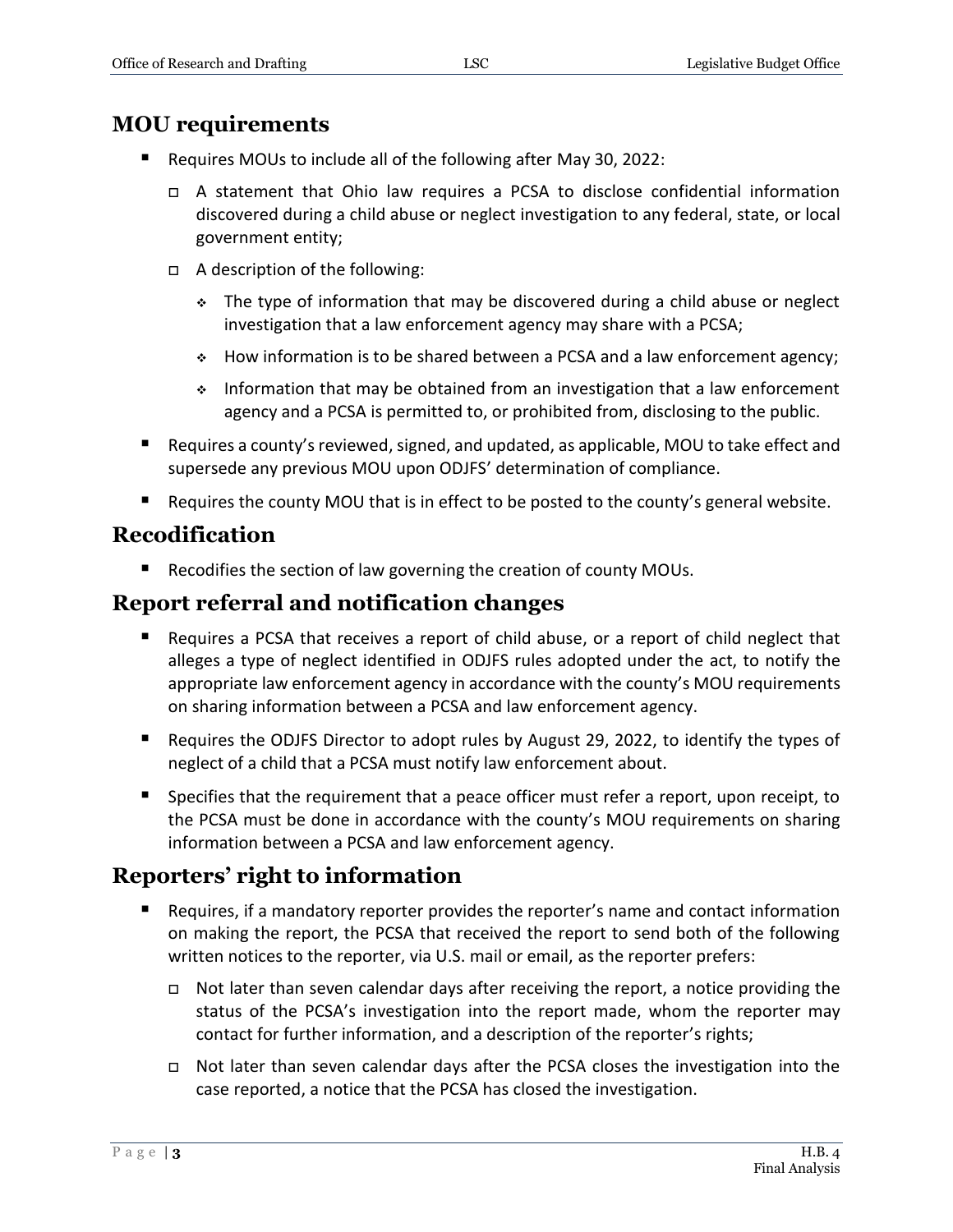# Foster care and adoption home study assessor qualifications

Adds, as an individual qualified to perform foster care and adoption home studies: (1) a current or former PCSA caseworker, (2) a current or former PCSA caseworker supervisor, and (3) an individual with at least a bachelor's degree in any of the specified human services fields and has at least one year of experience working with families and children.

# **TABLE OF CONTENTS**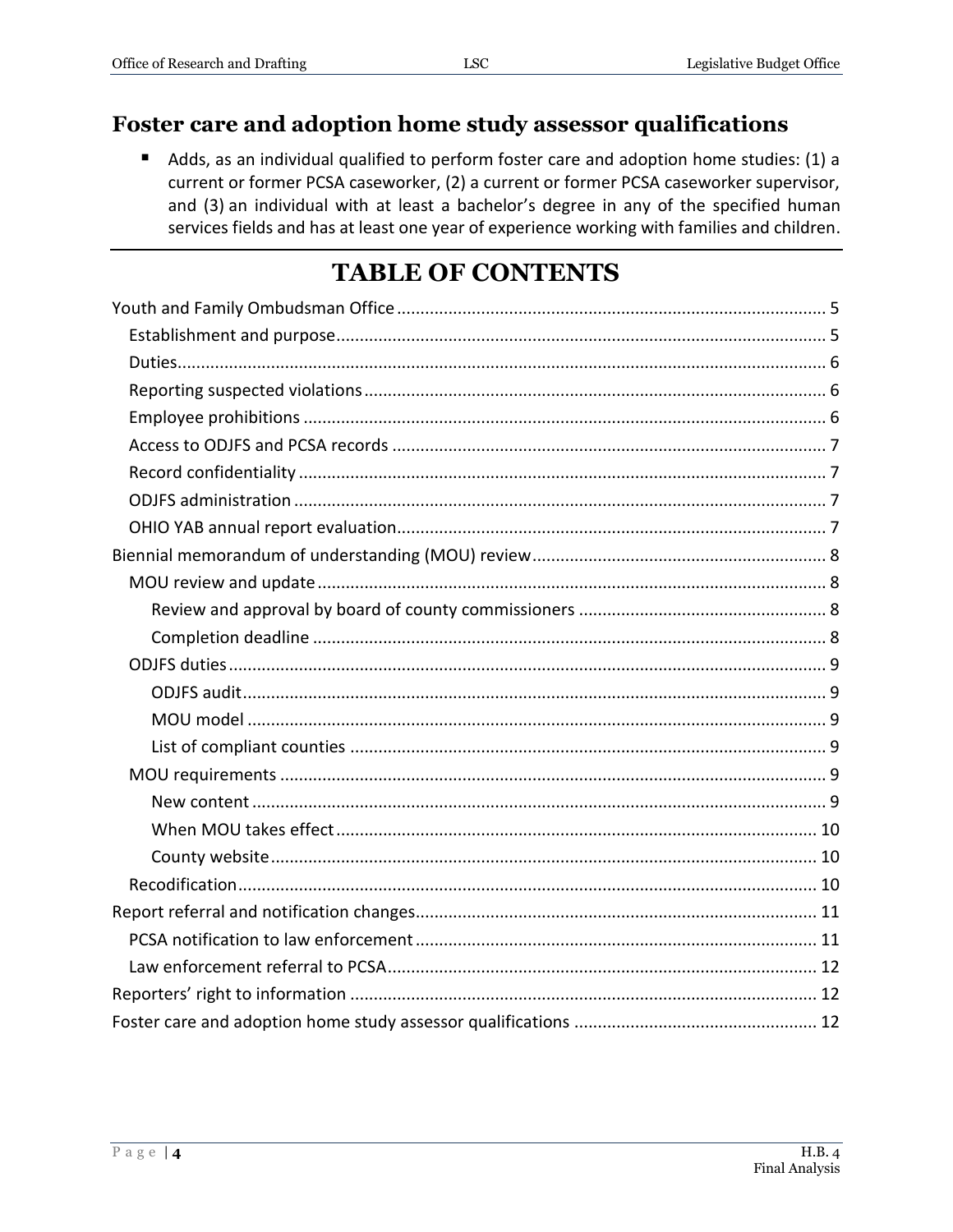# **DETAILED ANALYSIS**

# <span id="page-4-0"></span>**Youth and Family Ombudsman Office**

# <span id="page-4-1"></span>**Establishment and purpose**

The act creates the Youth and Family Ombudsman Office under the Department of Job and Family Services (ODJFS). The Office consists of the following:

- A family ombudsman, to be appointed by the Governor, to investigate complaints made by adults;
- A youth ombudsman, to be appointed by the Governor with advice from the Overcoming Hurdles in Ohio Youth Advisory Board (OHIO YAB), to investigate complaints made by youth and to advocate for the best interests of children involved in concerns investigated by the Office;
- Not fewer than two regional ombudsmen;
- Any necessary support staff.

The Office must investigate and resolve concerns made by or on behalf of children and families involved with public children services agencies (PCSAs), Title IV-E agencies, or private provider agencies that administer or oversee foster care or placement services for the children services system. The Office must ensure the independent and impartial review of youth, family, and community complaints or concerns.<sup>1</sup>

The act defines the following terms:

- "Youth" is a person who is any of the following:
	- Less than 18 years of age;
	- An emancipated young adult;
	- Is in the temporary or permanent custody of a PCSA, a planned permanent living arrangement, or in the Title IV-E eligible care and placement responsibility of a juvenile court or other governmental agency that provides Title IV-E reimbursable placement services.
- "Emancipated young adult" is a person:
	- $\Box$  Who was in the temporary or permanent custody of a PCSA, a planned permanent living arrangement, or in the Title IV-E-eligible care and placement responsibility of a juvenile court or other governmental agency that provides Title IV-E reimbursable placement services;

 $1$  R.C. 5101.891.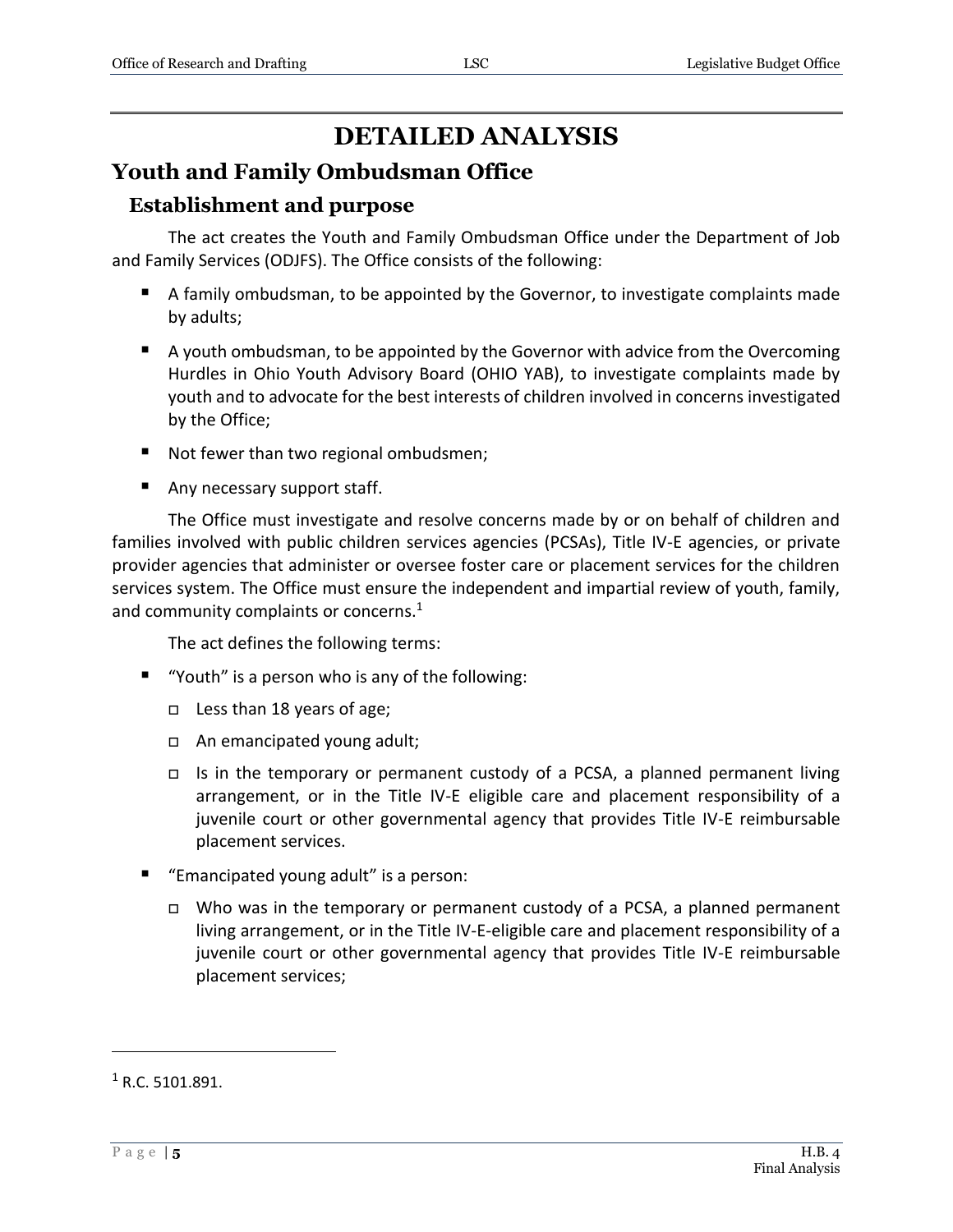- □ Whose custody, arrangement, or care and placement was terminated on or after the person's 18<sup>th</sup> birthday; and
- $\Box$  Who has not yet attained the age of 21.<sup>2</sup>

#### <span id="page-5-0"></span>**Duties**

The act requires the Office to perform all of the following duties:

- Receive, investigate, and attempt to resolve complaints from citizens, including children in the custody of a PCSA or in the care and placement of a Title IV-E agency, related to government services regarding child protective services, foster care, and adoption;
- **E** Establish procedures for receiving and resolving complaints, consistent with state and federal law;
- **Provide an annual report to the Governor, Speaker of the House, President of the Senate,** minority leadership of the House and Senate, the ODJFS Director, and OHIO YAB representatives. 3

#### <span id="page-5-1"></span>**Reporting suspected violations**

Under the act, an Office representative is permitted to report to an appropriate authority any suspected violation of state law discovered during the course of a complaint review, to the extent permitted by state or federal law.<sup>4</sup>

#### <span id="page-5-2"></span>**Employee prohibitions**

No Office employee is allowed to do any of the following:

- Hold any office of trust or profit;
- **Engage in any occupation or business interfering or inconsistent with the duties of the** Office;
- Serve on any committee of any political party;
- Have any interest that is, or may be, in conflict with the interests and concerns of the Office.

For purposes of Office employee prohibitions, "office of trust or profit" is defined as any of the following:

- A federal or state elective office or an elective office of a political subdivision in Ohio;
- A position on an Ohio board or commission appointed by the Governor;

<sup>2</sup> R.C. 5101.89.

<sup>3</sup> R.C. 5101.892.

<sup>4</sup> R.C. 5101.894.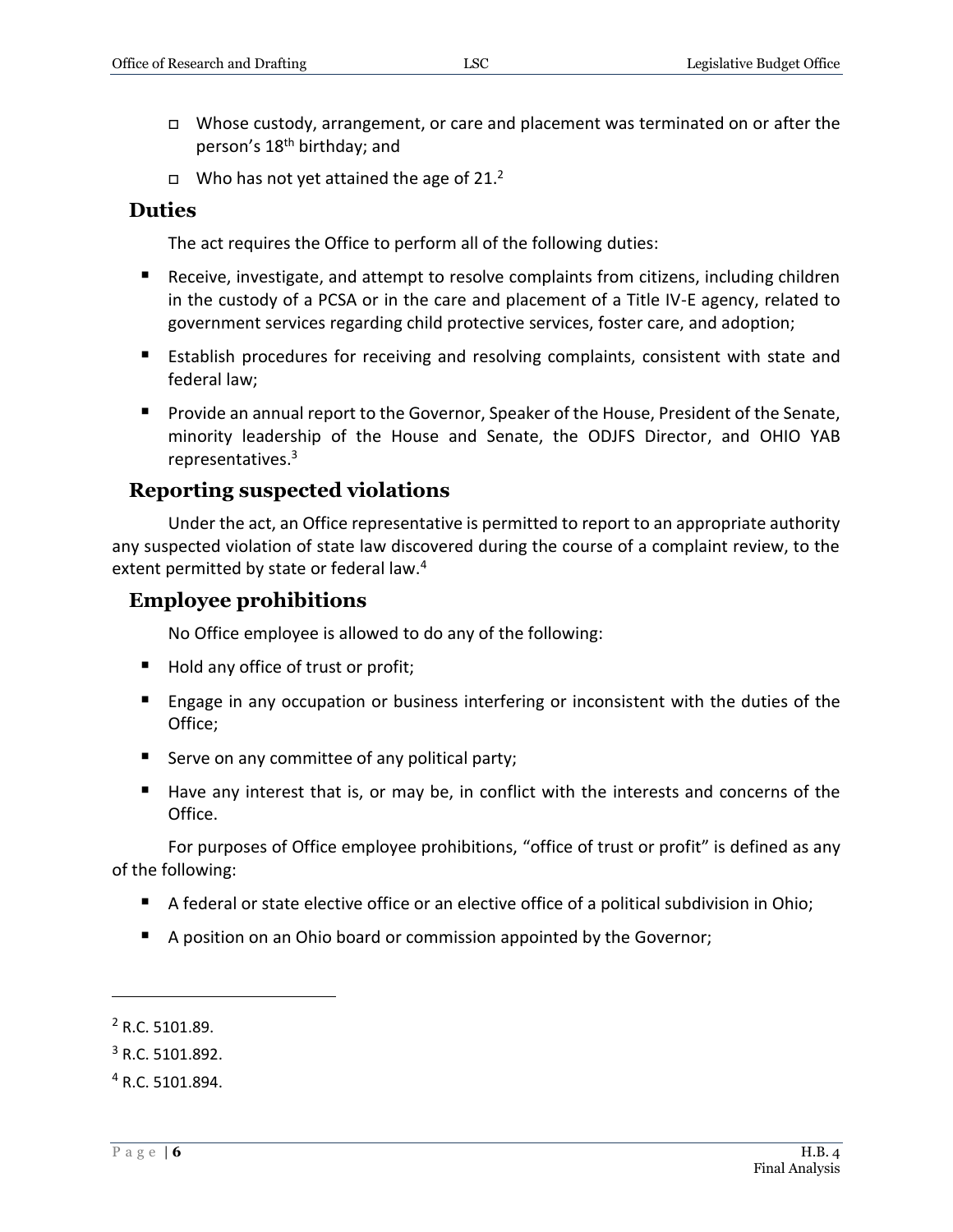- An office described in Ohio law governing administrative department heads appointed by the Governor, specified offices within those departments, and specified assistant directors for the departments;
- An office of the U.S. government appointed by the President of the United States.<sup>5</sup>

#### <span id="page-6-0"></span>**Access to ODJFS and PCSA records**

The act requires the Office to have access to only the ODJFS records that are necessary for the administration of the Office under the act and the performance of its official duties, including any records maintained in the Uniform Statewide Automated Child Welfare Information System (SACWIS). The Office has the right to request of the ODJFS Director the necessary information from any ODJFS work unit having information. The collection, compilation, analysis, and dissemination of information by the Office must be performed in a manner that protects complainants, individuals providing information about a complaint, public entities, and confidential records.

Additionally, the act requires the Office to have access to any necessary records in the control of a PCSA, a Title IV-E agency, or a private provider agency that administers or oversees foster care or placement services for the children services system.<sup>6</sup>

## <span id="page-6-1"></span>**Record confidentiality**

The act specifies that Office files and any records contained in them are not public records subject to inspection or copying under Ohio's Public Records Law. Information contained in investigative and other files maintained by the Office can be disclosed only at the discretion of the Office or if disclosure is required by a court order. $<sup>7</sup>$ </sup>

#### <span id="page-6-2"></span>**ODJFS administration**

The act requires ODJFS to be responsible for all administrative undertakings for the Office, including the provision of offices, equipment, and supplies, as necessary.<sup>8</sup>

#### <span id="page-6-3"></span>**OHIO YAB annual report evaluation**

The act requires OHIO YAB, no later than 60 days after release of the Office's annual report, to provide an evaluation of the report to the Governor and the Office's youth ombudsman. 9

<sup>5</sup> R.C. 5101.897.

 $6$  R.C. 5101.899(A) and (B).

 $7$  R.C. 5101.899(C).

<sup>8</sup> R.C. 5101.895.

<sup>9</sup> R.C. 5101.893.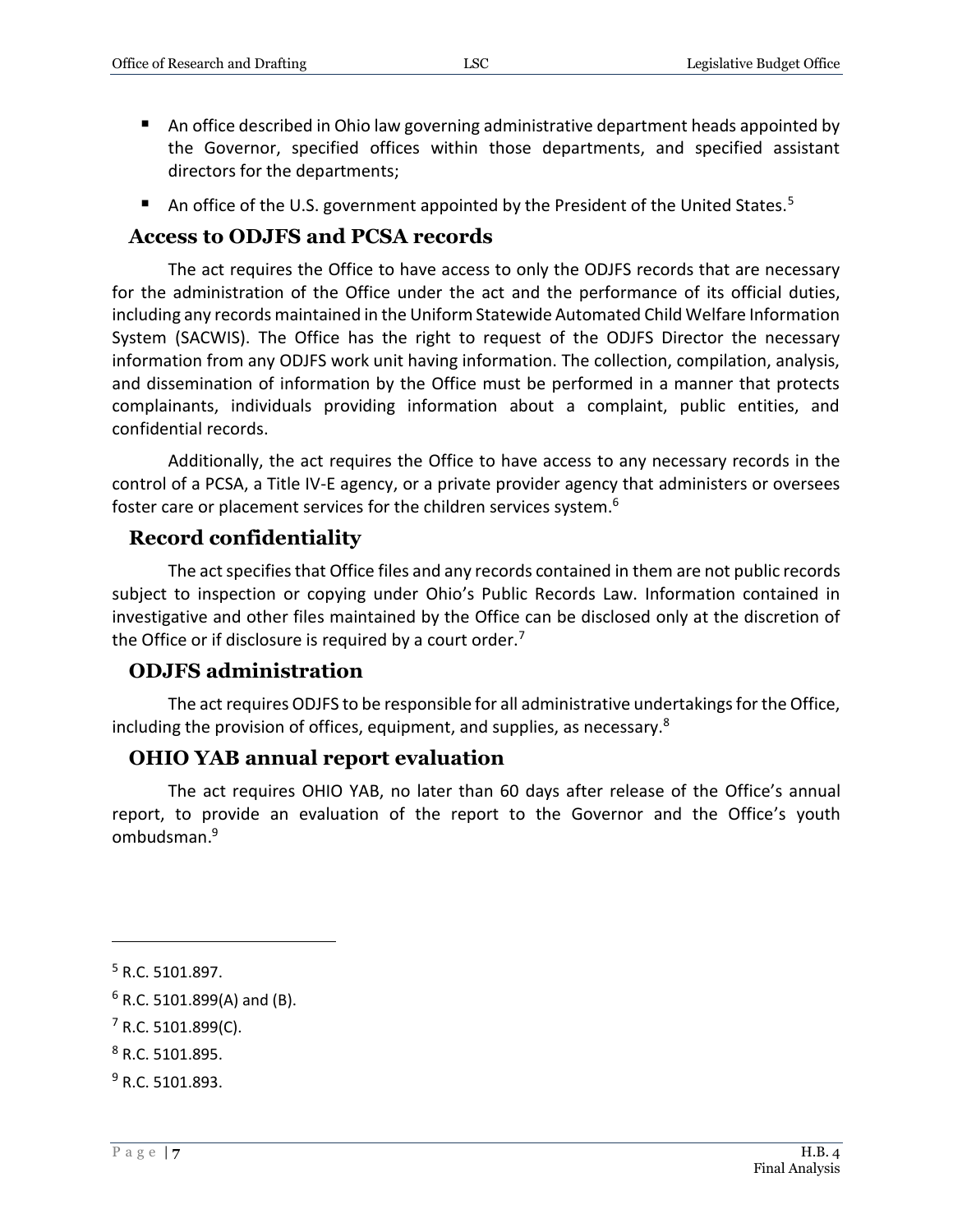# <span id="page-7-0"></span>**Biennial memorandum of understanding (MOU) review**

The act establishes a biennial review process for each county's MOU, which governs how county officials handle child abuse and neglect reports for the county. Continuing law requires each PCSA to prepare an MOU that must be signed by various county officials, including, for example, a senior juvenile judge or juvenile judge or a juvenile judge'srepresentative, the sheriff, chief municipal peace officers, and law enforcement handling child abuse and neglect cases. The act modifies very slightly from previous law the juvenile judge requirement by stating the signatory judge's representative must be reviewed and approved by the judge.<sup>10</sup>

#### <span id="page-7-1"></span>**MOU review and update**

The act requires every official who signed an MOU to biennially do the following regarding the MOU:

- **E** Review and evaluate the MOU for necessary updates to terms and procedures;
- **Update the MOU's terms and procedures, if the concerned officials determine an update** is necessary;
- Sign the reviewed memorandum;
- Submit the memorandum to the board of county commissioners for approval.<sup>11</sup>

#### **Review and approval by board of county commissioners**

<span id="page-7-2"></span>The act requires each board of county commissioners, on receipt of the county's submitted MOU, to review and evaluate if the MOU meets the act's requirements (see below, "**MOU requirements**"). If the board determines the MOU meets those requirements, it must adopt a resolution to approve the memorandum. However, if the board determines the MOU does not meet those requirements, it must notify the responsible PCSA that the MOU does not meet requirements and must be reviewed in accordance with MOU review and update requirements (see above, "**MOU review and update**").<sup>12</sup>

#### **Completion deadline**

<span id="page-7-3"></span>Under the act, the biennial MOU review by MOU officials and the biennial adoption of a resolution by the board of county commissioners to approve the MOU must be completed by December 31, 2024, and by December 31 every even-numbered year thereafter.<sup>13</sup>

<sup>13</sup> R.C. 2151.4226.

<sup>10</sup> R.C. 2151.4220(A), 2151.4222, 2151.4226, and 2151.4229.

<sup>11</sup> R.C. 2151.4222.

<sup>12</sup> R.C. 2151.4225.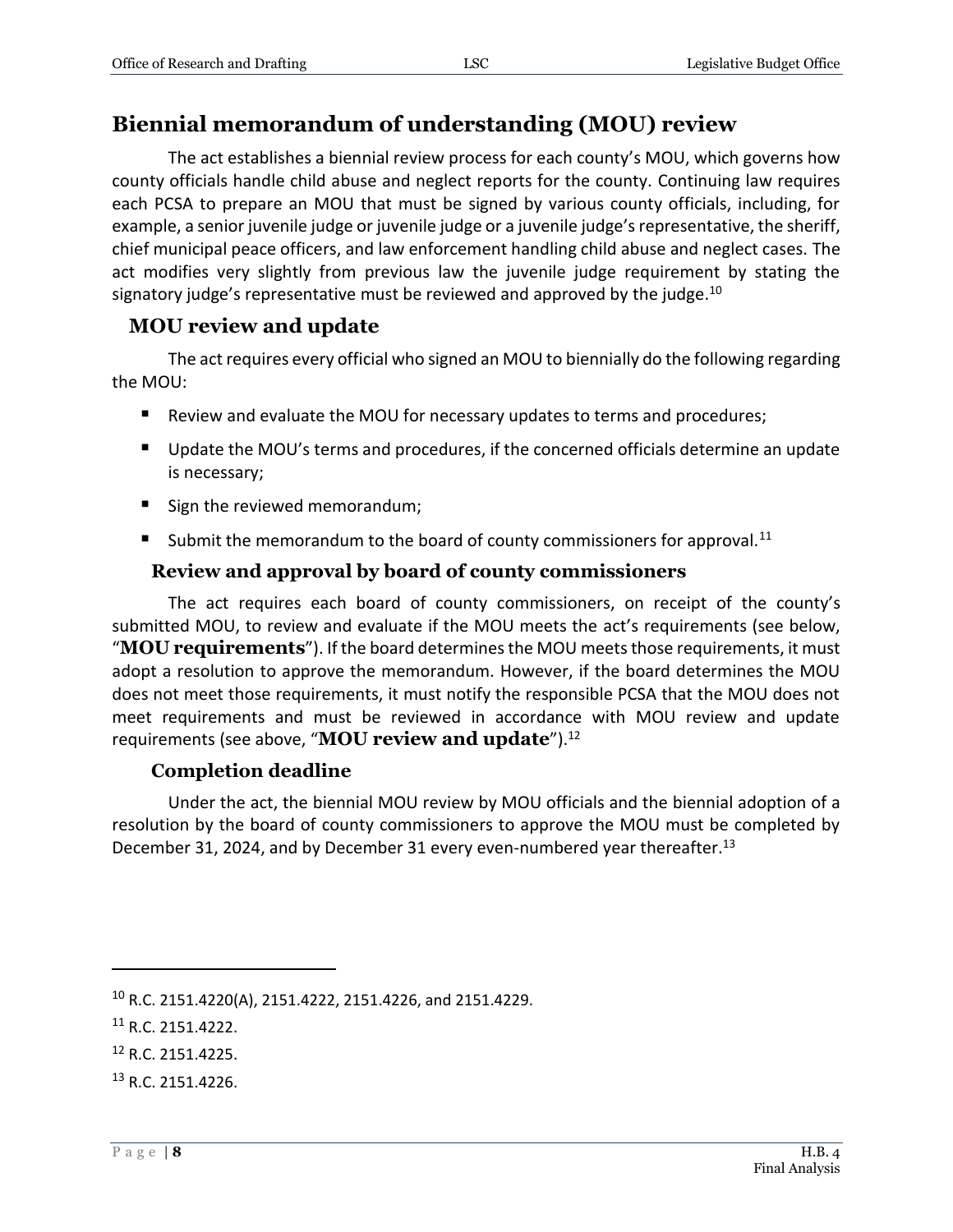# <span id="page-8-0"></span>**ODJFS duties**

## **ODJFS audit**

<span id="page-8-1"></span>The act requires ODJFS to biennially audit each MOU to ensure compliance with the act's requirements.<sup>14</sup>

Under the act, ODJFS must determine that a PCSA is compliant regarding the MOU if it finds all of the following:

- It meets the requirements under "**Biennial memorandum of understanding (MOU) review**" (see above) and "**MOU requirements**" (see below).
- It has been either (1) reviewed and signed or (2) reviewed, updated, and signed, as applicable, by MOU officials, and ODJFS is in agreement with the review and, if applicable, the update.
- It has been approved by the board of county commissioners' resolution.<sup>15</sup>

If ODJFS determines that it is not compliant, the PCSA must develop and submit to ODJFS a compliance assurance plan. The plan must describe the steps the PCSA and other concerned officials will take to become compliant. The PCSA must submit the plan within 60 days after ODJFS determines the PCSA is not compliant.<sup>16</sup>

## **MOU model**

<span id="page-8-2"></span>Under the act, ODJFS must create a model MOU to provide guidance to PCSAs and other concerned officials in creating an MOU in compliance with the act's requirements. The model MOU must be updated as ODJFS determines is necessary.<sup>17</sup>

## **List of compliant counties**

<span id="page-8-3"></span>The act requires ODJFS to maintain on its website a current list of counties with MOUs that ODJFS has determined to be compliant and those that ODJFS has determined not to be compliant.<sup>18</sup>

## <span id="page-8-4"></span>**MOU requirements**

The act adds additional requirements to MOUs.

## <span id="page-8-5"></span>**New content**

MOUs must include all of the following new content after May 30, 2022:

- <sup>15</sup> R.C. 2151.4230.
- <sup>16</sup> R.C. 2151.4231.
- <sup>17</sup> R.C. 2151.4228.
- <sup>18</sup> R.C. 2151.4233.

<sup>14</sup> R.C. 2151.4229.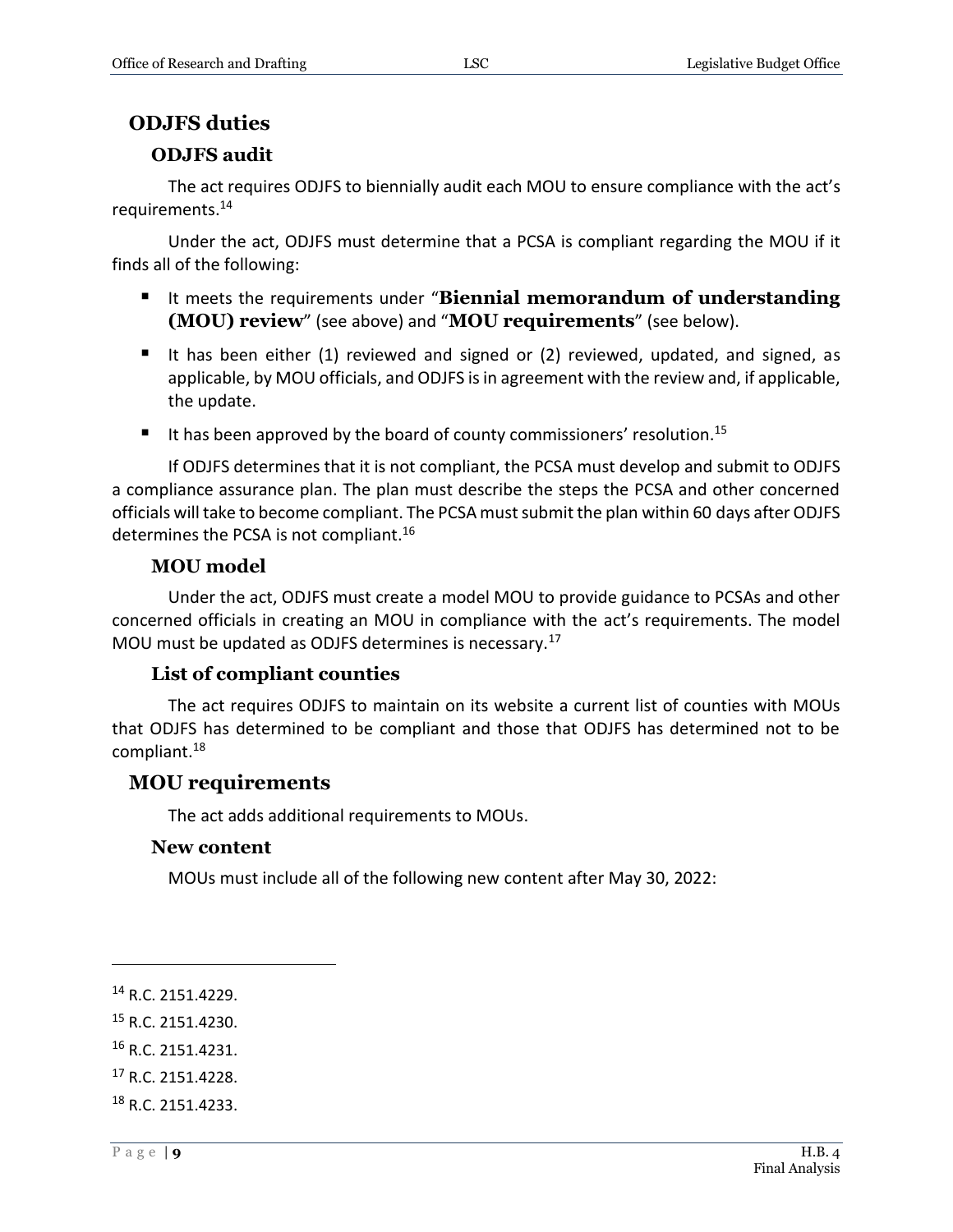- A statement that Ohio law requires a PCSA to disclose confidential information discovered during a child abuse or neglect investigation to any federal, state, or local government entity that needs the information to carry out its responsibilities to protect children from abuse or neglect;
- A description of the type of information that may be discovered during a child abuse or neglect investigation that a law enforcement agency may share with a PCSA in order for the PCSA to carry out its responsibilities to protect children from abuse or neglect;
- A description of how the information discovered during a child abuse or neglect investigation (above) is to be shared between a PCSA and a law enforcement agency;
- A description of information that may be obtained from a child abuse or neglect investigation that a law enforcement agency and a PCSA is permitted to, or prohibited from, disclosing to the public.<sup>19</sup>

#### **When MOU takes effect**

<span id="page-9-0"></span>Under the act, a county's reviewed and signed, or reviewed, updated, and signed, MOU, as applicable, goes into effect and supersedes any previous MOU upon ODJFS' determination of compliance.<sup>20</sup>

#### **County website**

<span id="page-9-1"></span>The act requires the county MOU that is in effect to be posted to the county's general website.<sup>21</sup>

#### <span id="page-9-2"></span>**Recodification**

The act recodifies R.C. 2151.421(K), the law that previously governed the creation of county MOUs. The table below gives a brief description of each recodified section and also each new provision of law enacted by the act, the section number under the act, and, with respect to recodified sections, the section number under previous law. **Please note**: The table reflects the act's reorganization plus a further renumbering by the LSC Director, as authorized by R.C. 103.131. Specifically, R.C. 2151.4210 to 2151.4224 in the act as passed and presented to the Governor are further renumbered as R.C. 2151.4220 to 2151.4234. See the version of [H.B.](https://www.ohiosos.gov/legislation-and-ballot-issues/laws-of-ohio/bill-effective-dates/) 4 as [filed with the Secretary of State](https://www.ohiosos.gov/legislation-and-ballot-issues/laws-of-ohio/bill-effective-dates/)'s office, available on the Secretary of State's website, [ohiosos.gov,](https://www.ohiosos.gov/) under the "Legislation & Ballot Issues," then "Bill Effective Dates," links.

| Recodification of R.C. 2151.421(K)     |                    |                                |  |  |
|----------------------------------------|--------------------|--------------------------------|--|--|
| <b>Subject</b>                         | New section number | <b>Previous section number</b> |  |  |
| PCSA prepares MOU; signatory officials | R.C. 2151.4220     | R.C. 2151.421(K)(1) and (5)    |  |  |

 $19$  R.C. 2151.4221(B)(4) to (7).

<sup>20</sup> R.C. 2151.4232.

<sup>21</sup> R.C. 2151.4234.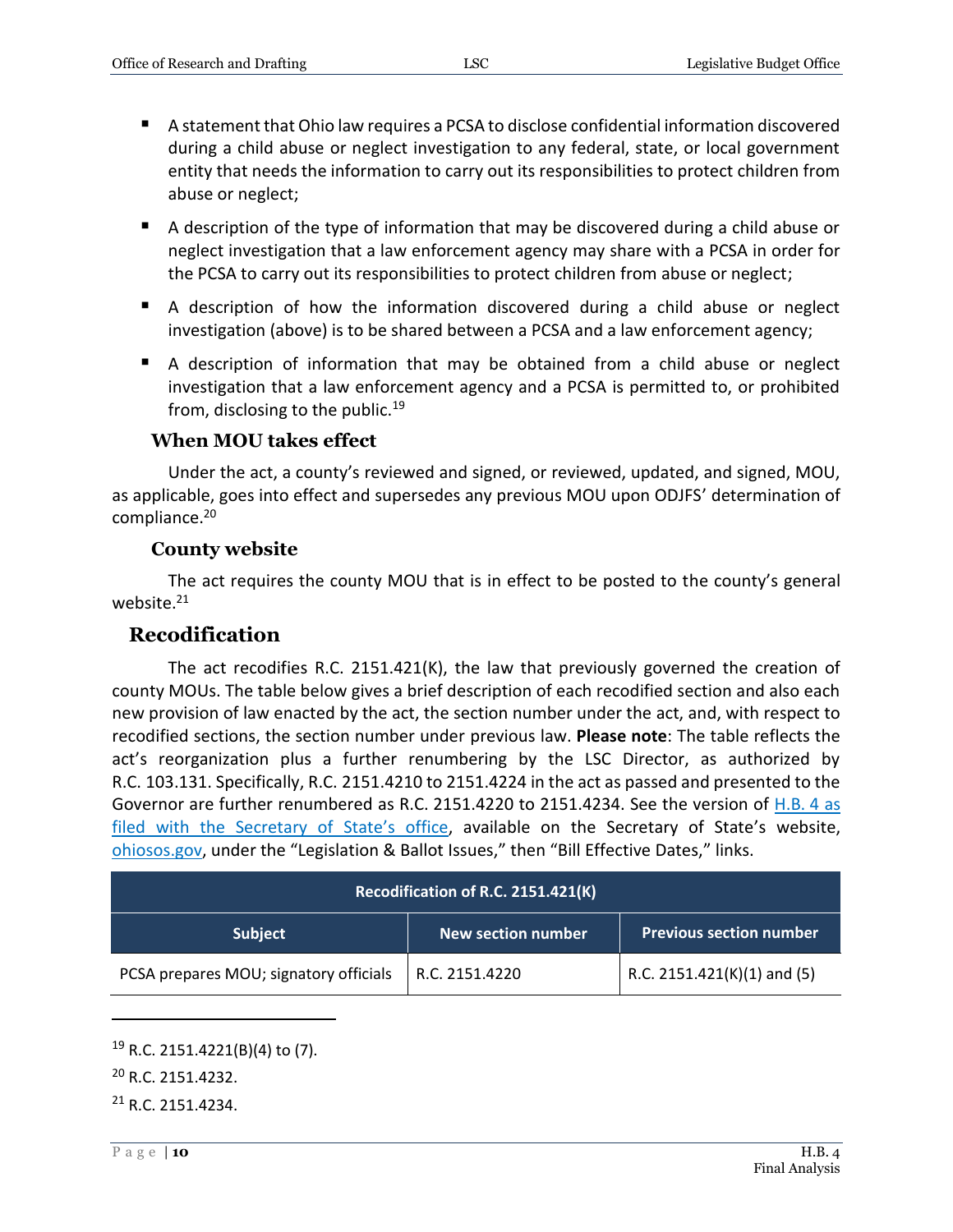| Recodification of R.C. 2151.421(K)                     |                           |                                               |  |  |
|--------------------------------------------------------|---------------------------|-----------------------------------------------|--|--|
| <b>Subject</b>                                         | <b>New section number</b> | <b>Previous section number</b>                |  |  |
| MOU purpose                                            | R.C. 2151.4221(A)         | R.C. 2151.421(K)(2)                           |  |  |
| MOU required content                                   | R.C. 2151.4221(B)         | R.C. 2151.421(K)(3) and (4);<br>new provision |  |  |
| Biennial review and other signatory<br>official duties | R.C. 2151.4222            | New provision                                 |  |  |
| Savings provision: failure to follow MOU               | R.C. 2151.4223            | R.C. 2151.421(K)(2)                           |  |  |
| County review and resolution re: MOU                   | R.C. 2151.4225            | New provision                                 |  |  |
| Deadline for biennial review and<br>resolution         | R.C. 2151.4226            | New provision                                 |  |  |
| <b>ODJFS model MOU</b>                                 | R.C. 2151.4228            | New provision                                 |  |  |
| <b>ODJFS</b> biennial audit                            | R.C. 2151.4229            | New provision                                 |  |  |
| ODJFS compliance determination                         | R.C. 2151.4230            | New provision                                 |  |  |
| ODJFS compliance assurance plan                        | R.C. 2151.4231            | New provision                                 |  |  |
| <b>Effective MOU</b>                                   | R.C. 2151.4232            | New provision                                 |  |  |
| ODJFS compliant/noncompliant MOU<br>lists              | R.C. 2151.4233            | New provision                                 |  |  |
| MOU published on county website                        | R.C. 2151.4234            | New provision                                 |  |  |

# <span id="page-10-0"></span>**Report referral and notification changes**

# <span id="page-10-1"></span>**PCSA notification to law enforcement**

The act requires a PCSA, in accordance with the county's MOU requirements on sharing information between a PCSA and law enforcement agency, to notify the appropriate law enforcement agency if it has received either of the following:

A child abuse report;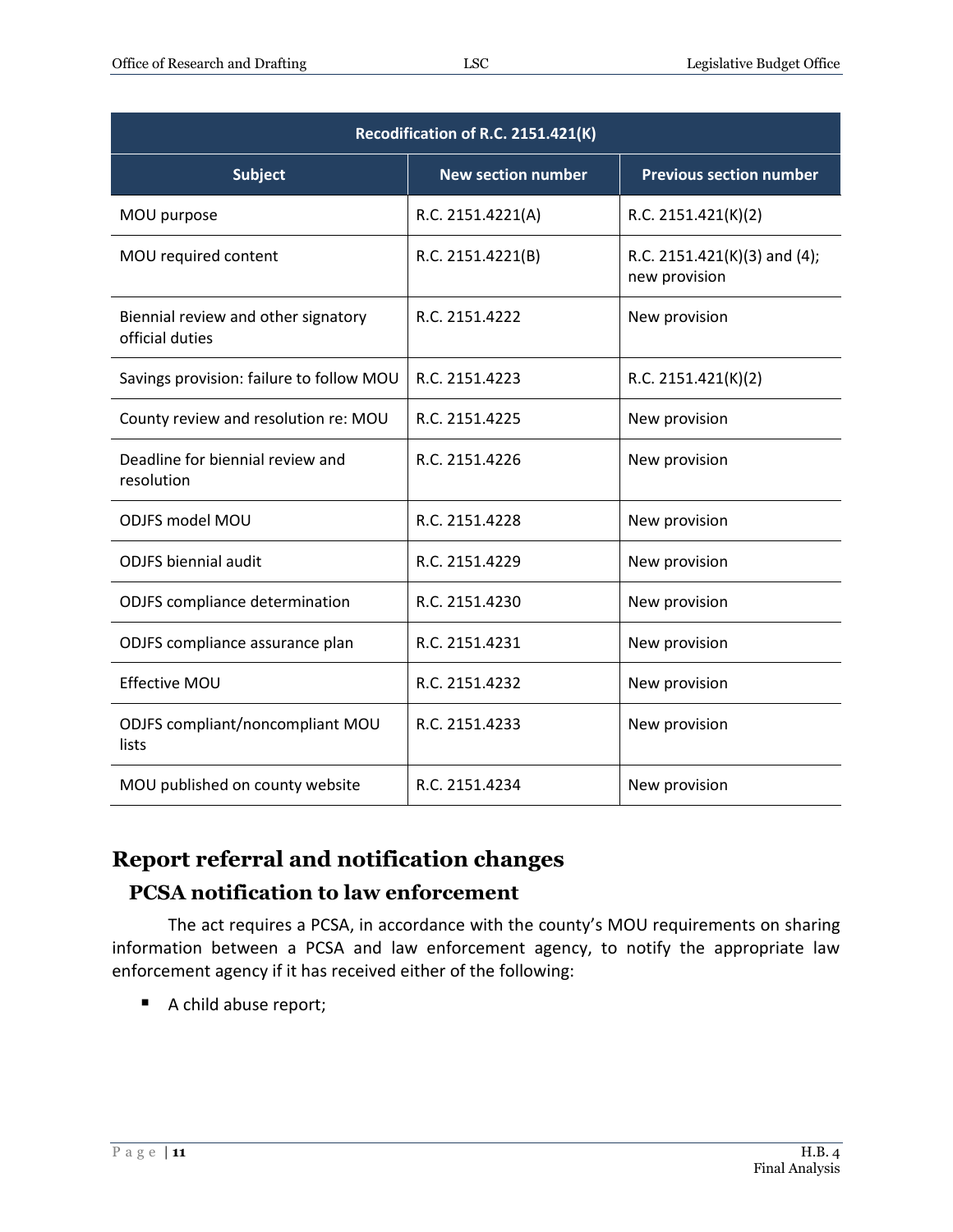■ A child neglect report that alleges a type of neglect identified by ODJFS in rules adopted under the act. 22

The report is not required if an arrest is made at the time of a report that results in the appropriate law enforcement agency being contacted concerning the possible child abuse or neglect or threat of child abuse or neglect.

The act requires the ODJFS Director, by August 29, 2022, to adopt rules under the Administrative Procedure Act (R.C. Chapter 119) to identify the types of neglect of a child that a PCSA is required to notify law enforcement about.<sup>23</sup>

#### <span id="page-11-0"></span>**Law enforcement referral to PCSA**

The act specifies that the continuing law requiring a peace officer to refer a report, on receipt, to the PCSA must be done in accordance with the county's MOU requirements on sharing information between a PCSA and law enforcement agency.<sup>24</sup>

# <span id="page-11-1"></span>**Reporters' right to information**

Under the act, if a mandatory reporter provides the reporter's name and contact information on making the report, the PCSA that received or was referred the report must send both of the following written notices to the reporter, via U.S. mail or electronic mail, in accordance with the reporter's preference:

- Not later than seven calendar days after receiving the report, a notice providing the status of the PCSA's investigation into the report made, whom the reporter may contact at the PCSA for further information, and a description of the reporter's rights to make requests for information;
- Not later than seven calendar days after the PCSA closes the investigation into the case reported, a notice that the PCSA has closed the investigation.<sup>25</sup>

# <span id="page-11-2"></span>**Foster care and adoption home study assessor qualifications**

The act adds professional or educational qualifications that, if met, qualify an individual to perform the duties of a foster care and adoption home assessor. The new qualifications require the individual to be one of the following:

- A former PCSA employee who, while so employed, conducted the duties of a PCSA caseworker or a PCSA caseworker supervisor;
- A PCSA caseworker or PCSA caseworker supervisor;

 $22$  R.C. 2151.421(E)(2)(c).

 $23$  R.C. 2151.421(L)(2).

 $24$  R.C. 2151.421(E)(1).

 $25$  R.C. 2151.421(K).